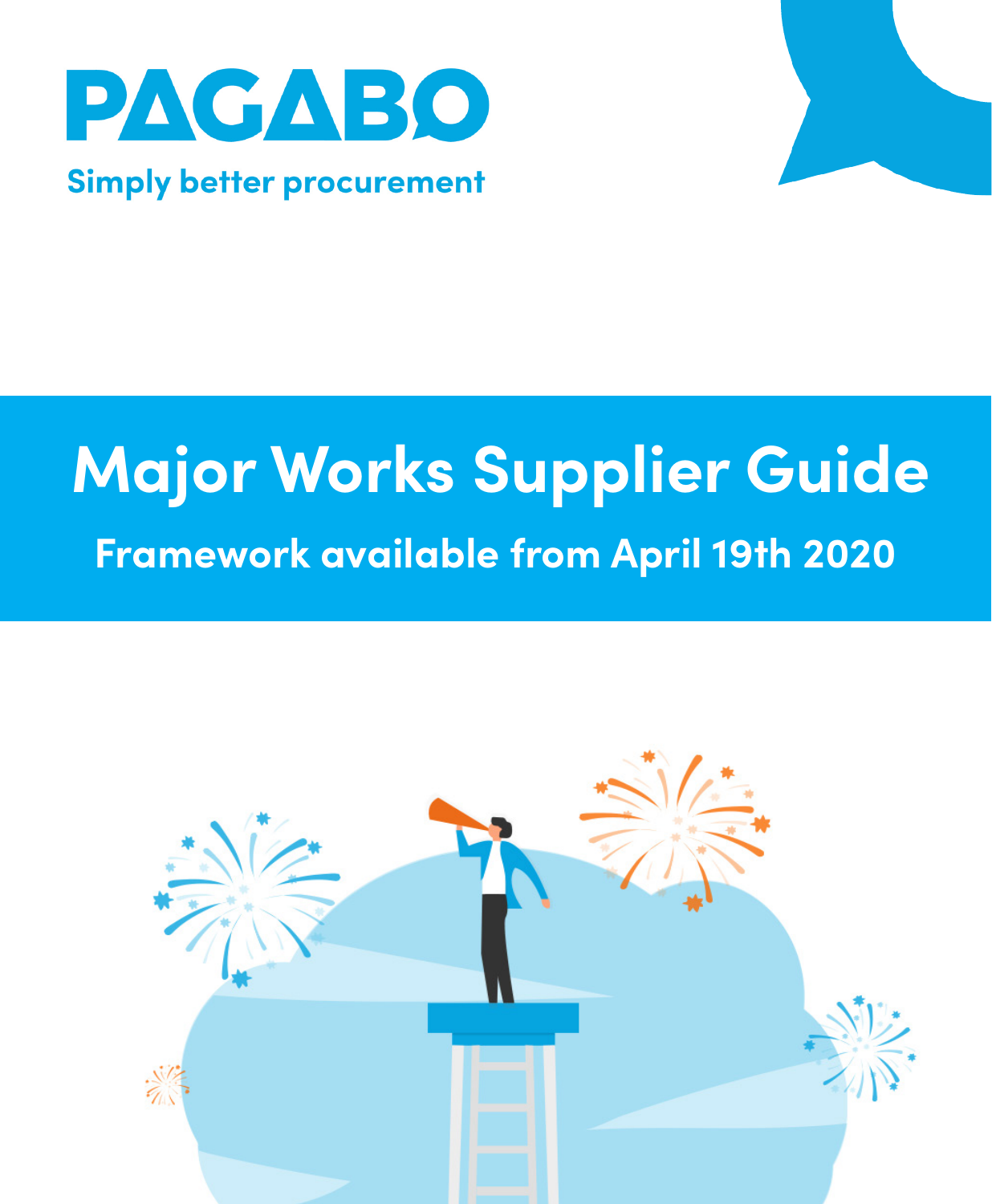# Lot 1 **Core** Suppliers - Contracts from £5m to £15m

| <b>Core Supplier</b>                                                | <b>Scotland</b> | <b>North</b> | <b>Midlands</b> | <b>South West</b> | <b>Wales</b> | <b>South East</b> | <b>Northern Ireland</b> |
|---------------------------------------------------------------------|-----------------|--------------|-----------------|-------------------|--------------|-------------------|-------------------------|
| <b>AMCM Group</b>                                                   |                 |              |                 |                   |              | $\bullet$         |                         |
| <b>Ashe Construction Ltd</b>                                        |                 |              |                 |                   |              | $\bullet$         |                         |
| <b>Bowmer + Kirkland Ltd</b>                                        | $\bullet$       |              |                 |                   | $\bullet$    |                   |                         |
| <b>ENGIE Regeneration Limited</b>                                   |                 |              |                 |                   |              |                   | $\bullet$               |
| FP McCann Ltd                                                       |                 |              |                 |                   |              |                   | $\bullet$               |
| <b>G F Tomlinson Building Limited</b>                               |                 |              | $\bullet$       |                   |              |                   |                         |
| <b>H &amp; J Martin Construction</b>                                |                 |              |                 |                   |              |                   | $\bullet$               |
| <b>Henry Brothers Midlands Limited</b>                              | $\bullet$       | $\bullet$    | $\bullet$       | $\bullet$         |              | $\bullet$         | $\bullet$               |
| <b>ISG Construction Limited</b>                                     | $\bullet$       | $\bullet$    | $\bullet$       | $\bullet$         | $\bullet$    | $\bullet$         |                         |
| <b>John Graham Construction Limited</b>                             | $\bullet$       |              |                 |                   |              |                   | $\bullet$               |
| John Sisk & Son                                                     |                 |              |                 |                   |              |                   | $\bullet$               |
| <b>Kier Construction Ltd</b>                                        | $\bullet$       |              |                 |                   | $\bullet$    |                   |                         |
| <b>Morgan Sindall Construction and</b><br><b>Infrastructure Ltd</b> | $\bullet$       | $\bullet$    | $\bullet$       | ◙                 | ◙            | $\bullet$         |                         |
| <b>Sir Robert McAlpine Ltd</b>                                      |                 | $\bullet$    |                 |                   |              |                   |                         |
| <b>Skanska Construction UK Ltd</b>                                  |                 |              | $\bullet$       | $\bullet$         |              |                   |                         |
| <b>VINCI Construction UK Limited</b>                                |                 |              |                 | $\bullet$         | $\bullet$    |                   |                         |
| <b>Willmott Dixon Construction Limited</b>                          |                 | ◙            | $\bullet$       | $\bullet$         | Ø            | $\bullet$         |                         |
| <b>Wildgoose Construction Ltd</b>                                   |                 | ◙            |                 |                   |              |                   |                         |

#### Lot 1 **Reserve** Suppliers - Contracts from £5m to £15m

| <b>Reserve Supplier</b>                     | <b>Scotland</b> | <b>North</b> | <b>Midlands</b> | <b>South West</b> | <b>Wales</b> | <b>South East</b> | <b>Northern Ireland</b> |
|---------------------------------------------|-----------------|--------------|-----------------|-------------------|--------------|-------------------|-------------------------|
| <b>Ashe Construction Ltd</b>                |                 |              | $\bullet$       |                   |              |                   |                         |
| <b>Conlon Construction Limited</b>          |                 | $\bullet$    |                 |                   |              |                   |                         |
| <b>ENGIE Regeneration Limited</b>           | $\bullet$       |              |                 |                   | ◙            |                   |                         |
| <b>Galliford Try Building Limited</b>       |                 |              |                 |                   | $\bullet$    |                   |                         |
| Interserve                                  | $\bullet$       |              |                 | $\bullet$         | $\bullet$    |                   |                         |
| John Graham Construction Limited            |                 | ◙            |                 |                   |              |                   |                         |
| <b>Kier Construction Ltd</b>                |                 |              |                 | $\bullet$         |              |                   |                         |
| <b>Logan Construction (SE) Ltd</b>          |                 |              |                 |                   |              | $\bullet$         |                         |
| <b>Midas Construction</b>                   |                 |              |                 | $\bullet$         |              |                   |                         |
| <b>Robertson Construction Group Limited</b> | $\bullet$       |              |                 |                   |              |                   |                         |
| <b>Skanska Construction UK Ltd</b>          |                 |              |                 |                   |              | $\bullet$         |                         |
| <b>VINCI Construction UK Limited</b>        |                 | $\bullet$    | $\bullet$       |                   |              |                   |                         |
| <b>Wates Construction Ltd</b>               |                 |              |                 |                   |              | $\bullet$         |                         |
| <b>Wildgoose Construction Ltd</b>           |                 |              | $\checkmark$    |                   |              |                   |                         |

**To find out more about the Major Works Framework, please give us a call on 01482 975883 or visit pagabo.co.uk**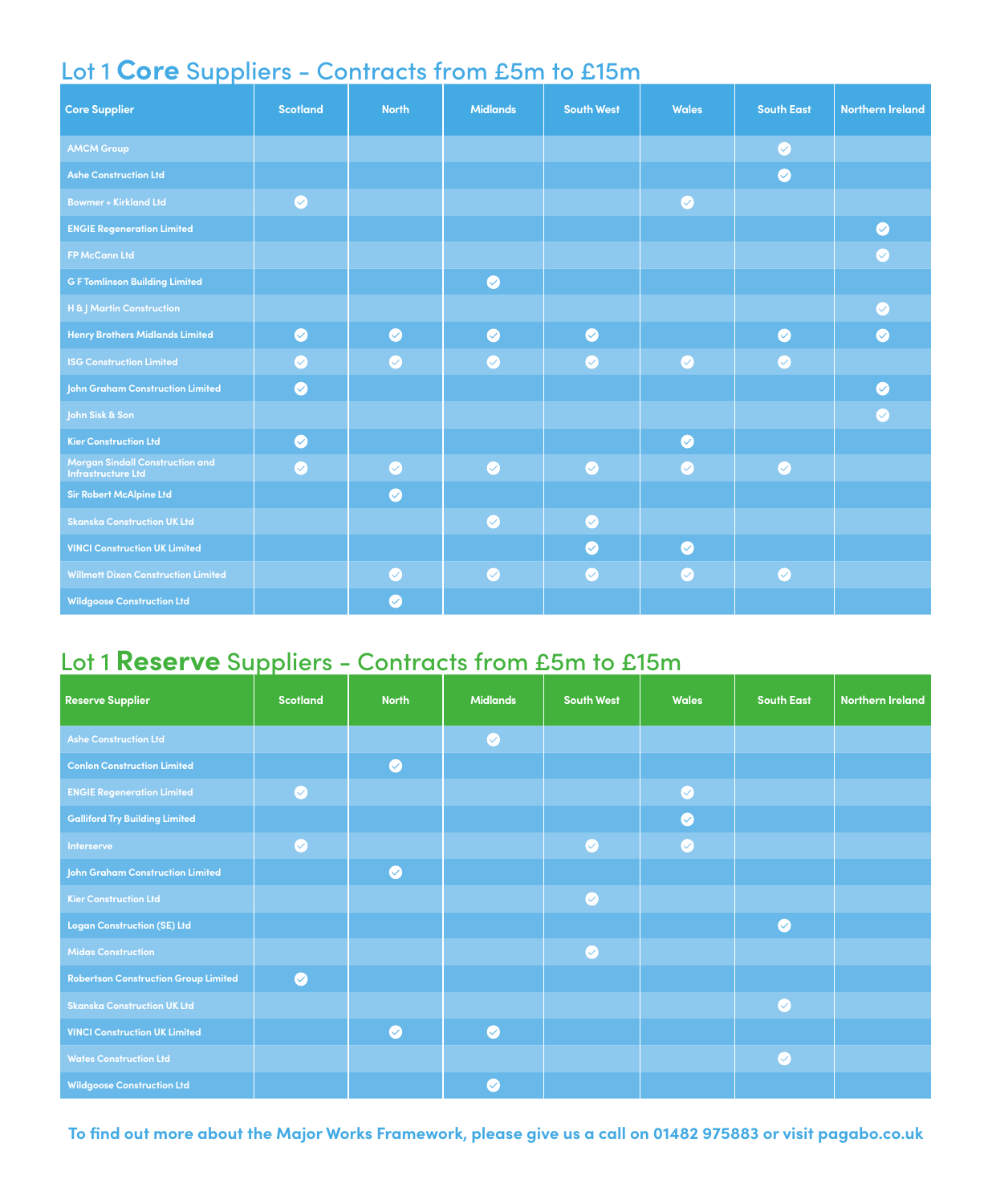# Lot 2 **Core** Suppliers - Contracts from £15m to £50m

| <b>Core Supplier</b>                                                 | <b>Scotland</b> | <b>North</b> | <b>Midlands</b> | <b>South West</b> | <b>Wales</b> | <b>South East</b> | <b>Northern Ireland</b> |
|----------------------------------------------------------------------|-----------------|--------------|-----------------|-------------------|--------------|-------------------|-------------------------|
| <b>Bowmer + Kirkland Ltd</b>                                         | $\bullet$       |              |                 |                   |              |                   |                         |
| <b>ENGIE Regeneration Limited</b>                                    |                 |              |                 |                   |              |                   | $\bullet$               |
| Farrans Construction Trading as a<br>division of Northstone (NI) Itd |                 |              |                 |                   |              |                   | $\bullet$               |
| <b>Henry Brothers Midlands Limited</b>                               |                 |              |                 |                   |              |                   | $\bullet$               |
| <b>ISG Construction Limited</b>                                      | $\bullet$       | ◙            | $\bullet$       | $\bullet$         | ◙            | $\bullet$         |                         |
| <b>John Graham Construction Limited</b>                              | $\bullet$       | $\bullet$    |                 |                   |              |                   | $\bullet$               |
| John Sisk & Son                                                      |                 |              |                 |                   |              |                   | $\bullet$               |
| <b>Kier Construction Ltd</b>                                         | $\bullet$       |              |                 |                   |              |                   |                         |
| <b>McLaughlin &amp; Harvey Ltd</b>                                   |                 |              |                 |                   |              |                   | $\bullet$               |
| <b>Morgan Sindall Construction and</b><br><b>Infrastructure Ltd</b>  | $\bullet$       | $\bullet$    | $\bullet$       | $\bullet$         | $\bullet$    | $\bullet$         |                         |
| <b>Sir Robert McAlpine Ltd</b>                                       | $\bullet$       | $\bullet$    | $\bullet$       | $\bullet$         | $\bullet$    | $\bullet$         |                         |
| <b>Skanska Construction UK Ltd</b>                                   |                 |              | $\bullet$       | $\bullet$         |              | $\bullet$         |                         |
| <b>VINCI Construction UK Limited</b>                                 |                 | $\bullet$    | $\bullet$       | $\bullet$         | ◙            | $\bullet$         |                         |
| <b>Wates Construction Ltd</b>                                        |                 |              |                 |                   | $\bullet$    |                   |                         |
| <b>Willmott Dixon Construction Limited</b>                           |                 | $\bullet$    | $\bullet$       | ◙                 | ◙            | ◙                 |                         |

#### Lot 2 **Reserve** Suppliers - Contracts from £15m to £50m

| <b>Reserve Supplier</b>                 | <b>Scotland</b> | <b>North</b> | <b>Midlands</b> | South West   | <b>Wales</b> | <b>South East</b> | <b>Northern Ireland</b> |
|-----------------------------------------|-----------------|--------------|-----------------|--------------|--------------|-------------------|-------------------------|
| <b>BAM Construction Ltd</b>             | $\bullet$       | $\bullet$    |                 | ◙            | ◙            |                   |                         |
| <b>Bowmer + Kirkland Ltd</b>            |                 |              |                 |              | ◙            |                   |                         |
| <b>ENGIE Regeneration Limited</b>       | $\bullet$       |              |                 |              |              |                   |                         |
| FP McCann Ltd                           |                 |              |                 |              |              |                   | $\bullet$               |
| <b>H &amp; J Martin Construction</b>    |                 |              |                 |              |              |                   | $\bullet$               |
| Interserve                              | $\bullet$       |              |                 |              |              |                   |                         |
| <b>John Graham Construction Limited</b> |                 |              | $\bm{\circ}$    |              |              | $\bullet$         |                         |
| <b>Kier Construction Ltd</b>            |                 | $\bullet$    | $\bullet$       | $\bullet$    | $\bullet$    | $\bullet$         |                         |
| <b>Wates Construction Ltd</b>           |                 |              |                 | $\mathcal Q$ |              | $\sim$            |                         |